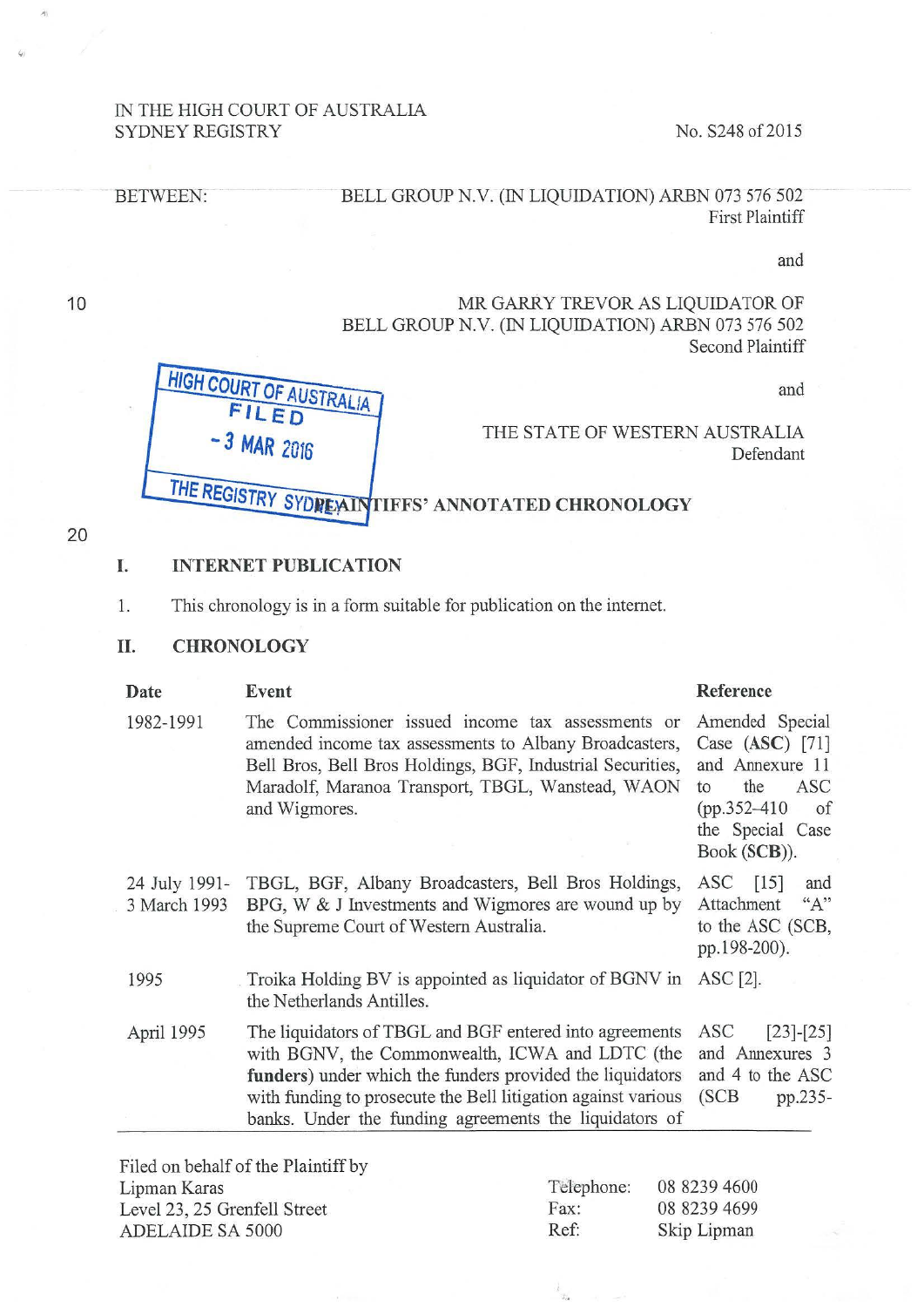| Date                      | <b>Event</b>                                                                                                                                                                                                                                                                                                                                                                                                                                                                                                                                                                                                                                                                 | Reference                                                                                                                                       |
|---------------------------|------------------------------------------------------------------------------------------------------------------------------------------------------------------------------------------------------------------------------------------------------------------------------------------------------------------------------------------------------------------------------------------------------------------------------------------------------------------------------------------------------------------------------------------------------------------------------------------------------------------------------------------------------------------------------|-------------------------------------------------------------------------------------------------------------------------------------------------|
|                           | TBGL and BGF agreed to use their best endeavours to<br>obtain orders under s.564 of the Corporations Law to apply<br>certain amounts recovered by TBGL and BGF from the<br>Bell litigation in favour of the funders in accordance with<br>the terms of the funding agreements.                                                                                                                                                                                                                                                                                                                                                                                               | $259$ ).                                                                                                                                        |
| June-<br>December<br>1995 | Ambassador Nominees, Belcap Enterprises, Bell Bros, ASC [15]<br>BEM, Dolfinne, Dolfinne securities, GWT, Harlesden Attachment<br>Industrial<br>Securities, Maradolf, Maranoa to the ASC (SCB,<br>Finance,<br>Transport,<br>Neoma<br>Investments, TBGL Enterprises,<br>Wanstead, Wanstead Securities, WAON and Western<br>Transport are wound up by the Supreme Court of Western<br>Australia.                                                                                                                                                                                                                                                                                | and<br>"A"<br>pp.198-200).                                                                                                                      |
| 17<br>January<br>1996     | Western Interstate is placed in provisional liquidation by ASC<br>the Supreme Court of Western Australia.                                                                                                                                                                                                                                                                                                                                                                                                                                                                                                                                                                    | $\lceil 15 \rceil$<br>and<br>Attachment<br>"A"<br>to the ASC (SCB,<br>$p.200$ ).                                                                |
| 4 April 1996              | BGNV is registered as a foreign company in each ASC [1.2].<br>jurisdiction in Australia.                                                                                                                                                                                                                                                                                                                                                                                                                                                                                                                                                                                     |                                                                                                                                                 |
| 19 July 1996              | Mr Trevor is appointed liquidator of BGNV in Western ASC [3].<br>Australia to assist the insolvency administration of BGNV<br>in the Netherlands Antilles.                                                                                                                                                                                                                                                                                                                                                                                                                                                                                                                   |                                                                                                                                                 |
| 26<br>March<br>1997       | BGNV is wound up in Western Australia by the Supreme ASC [4].<br>Court of Western Australia. Mr Trevor is appointed as<br>liquidator.                                                                                                                                                                                                                                                                                                                                                                                                                                                                                                                                        |                                                                                                                                                 |
| 23 September<br>1999      | BGNV, Mr Trevor, the Commonwealth and ICWA enter<br>into an agreement to govern, amongst other things, how<br>any s.564 order made in the windings up of TBGL and<br>BGF (in the event the Bell litigation was successful) would<br>be pooled and distributed between them.                                                                                                                                                                                                                                                                                                                                                                                                  | ASC<br>$[26]-[27]$<br>and Annexure 5 to<br>the ASC (SCB,<br>pp.260-272).                                                                        |
| December<br>2012          | As a result of the successful outcome of the Bell litigation<br>TBGL, BGF, BPG, BEM, Dolfinne, Industrial Securities,<br>Maranoa Transport, Dolfinne Securities, Neoma and<br>Wanstead Securities (the Bell Judgment Creditors)<br>recover over \$718 million. Mr Woodings deposited the<br>balance of these funds (after expenses) in interest-bearing<br>term deposit accounts in the names of each of the Bell<br>Judgment Creditors with National Australia Bank Limited<br>(NAB) and Westpac Banking Corporation (Westpac). The<br>accounts with NAB were governed by the law in force in<br>Victoria. The accounts with Westpac were maintained in<br>New South Wales. | ASC<br>$[28]-[29],$<br>$[31]-[35],$<br>Attachment "E" to<br>the ASC (SCB,<br>p.209<br>and<br>Attachment "F" to<br>the ASC (SCB,<br>pp.210-211). |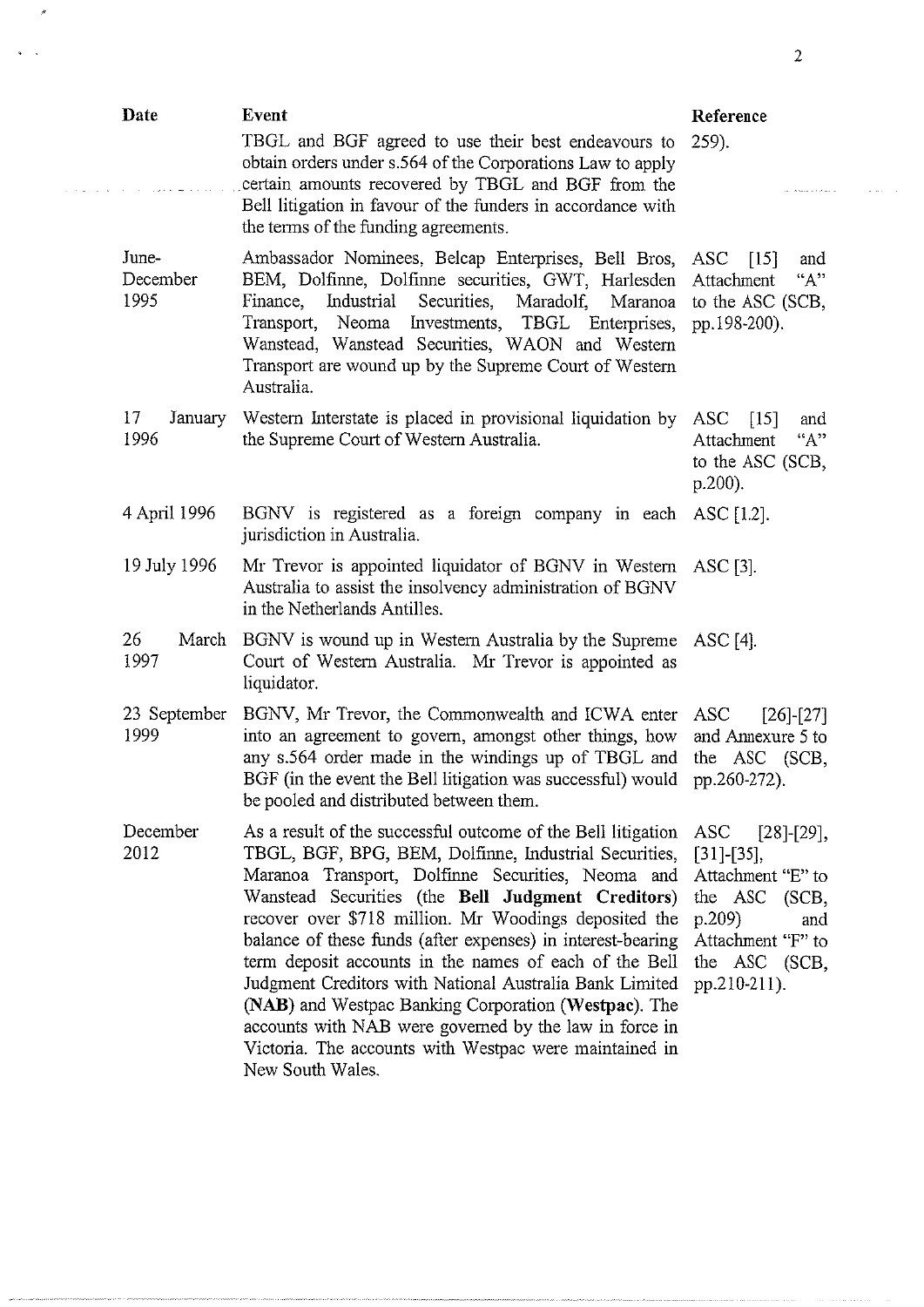| Date                         | Event                                                                                                                                                                                                                                                                                                                                                                                                                                                                                                                                                                                                                                                                                                                                                                     | Reference                                                                                  |
|------------------------------|---------------------------------------------------------------------------------------------------------------------------------------------------------------------------------------------------------------------------------------------------------------------------------------------------------------------------------------------------------------------------------------------------------------------------------------------------------------------------------------------------------------------------------------------------------------------------------------------------------------------------------------------------------------------------------------------------------------------------------------------------------------------------|--------------------------------------------------------------------------------------------|
| from<br>September<br>$-2013$ | The remaining aspects of the Bell litigation are settled and<br>TBGL, BGF, BGNV, their liquidators and others enter into<br>a deed of settlement. Under the deed of settlement Mr<br>Woodings received a settlement sum of approximately \$1<br>billion to be held on trust for TBGL, BGF, BPG, BEM,<br>Dolfinne, Industrial Securities, Maranoa<br>Transport,<br>Dolfinne Securities, Neoma, Wanstead Securities and<br>BGUK. Mr Woodings, as trustee, invested the settlement<br>sum in a term deposit account with NAB (approximately<br>\$300 million) and a term deposit account with Westpac<br>(approximately \$700 million). The account with NAB was<br>governed by the law in force in Victoria. The account with<br>Westpac was maintained in New South Wales. | ASC<br>$[36]$ - $[40]$<br>and Annexure 6 to<br>the ASC $(SCB,$<br>pp.273-300).             |
| 4<br>August<br>2014          | Mr Woodings, as liquidator of TBGL and BGF, ASC<br>commences action COR 146 of 2014 in the Supreme<br>Court of Western Australia seeking orders under s.564 of<br>the Corporations Law to pay certain funds that TBGL and<br>BGF had recovered as a result of the Bell litigation to the<br>funders in accordance with the terms of the funding<br>agreements. The parties have exchanged pleadings and,<br>prior to 27 November 2015, were proceeding to give<br>discovery.                                                                                                                                                                                                                                                                                              | [42]<br>and<br>$[47]$ .                                                                    |
| September<br>2014            | ICWA commences action COR 179 of 2014 in the<br>Supreme Court of Western Australia seeking orders that a<br>resolution appointing ICWA to the BGF committee of<br>inspection be taken to have been passed at a meeting of<br>BGF's creditors. The action is proceeding by way of<br>affidavits and the Court is currently reserved in relation to<br>two interlocutory applications brought by BGNV.                                                                                                                                                                                                                                                                                                                                                                      | ASC<br>$[48]$<br>and<br>[50]                                                               |
| October 2014                 | ICWA commences actions COR 202 of 2014 and COR ASC [51], [52]-<br>208 of 2014 in the Supreme Court of Western Australia<br>which it says are ancillary to COR 146 of 2014. The matter<br>is being cased managed with COR 146 of 2014 and is<br>proceeding by way of pleadings. BGNV contests the<br>jurisdiction of the Supreme Court to hear the matter.                                                                                                                                                                                                                                                                                                                                                                                                                 | [54]<br>$[56]$<br>and<br>Annexures 8 and<br>$9$ to<br>the ASC<br>(SCB,<br>pp.312-<br>338). |
| 6 May 2015                   | The Bell Group Companies (Finalisation of Matters and<br>Distribution of Proceeds) Bill 2015 (WA) is introduced<br>into the Western Australian Legislative Assembly.                                                                                                                                                                                                                                                                                                                                                                                                                                                                                                                                                                                                      | ASC $[10]$ .                                                                               |
| August 2015                  | TBGL formed an income tax consolidated group with ASC [72].<br>effect from 1 July 2002. The members of the group are<br>TBGL, Albany Broadcasters, Ambassador Nominees,<br>Belcap Enterprises, BEM, BGF, BPG, Dolfinne, GWT,<br>Harlesden Finance, Maradolf, Maranoa Transport, TBGL<br>Enterprises, and W&J Investments.                                                                                                                                                                                                                                                                                                                                                                                                                                                 |                                                                                            |

3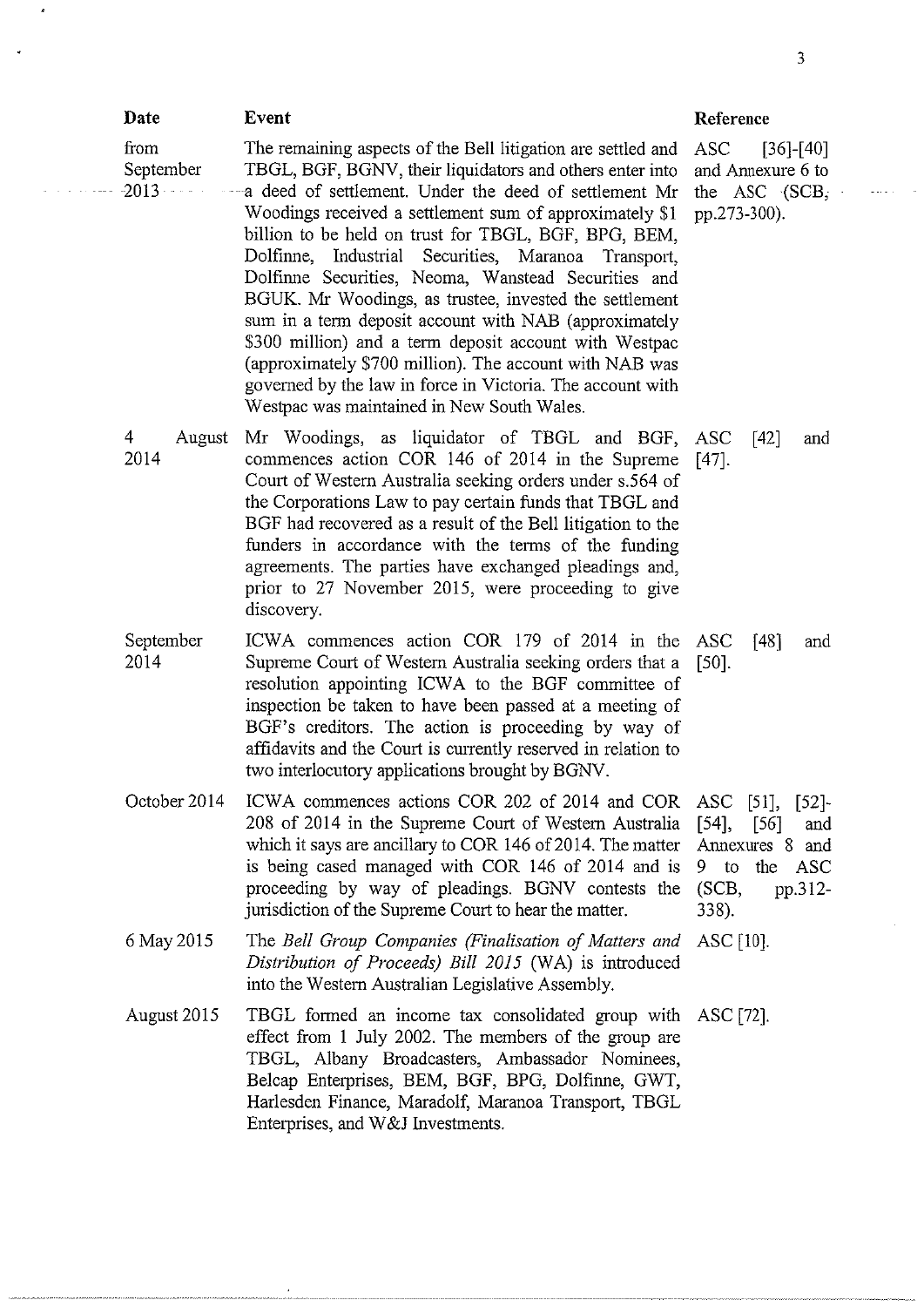| Date                                    | Event                                                                                                                                                                                                                                                                                                                                                                                                                                                                                                                                                                                                                                                                                                                                                                                                     | Reference     |
|-----------------------------------------|-----------------------------------------------------------------------------------------------------------------------------------------------------------------------------------------------------------------------------------------------------------------------------------------------------------------------------------------------------------------------------------------------------------------------------------------------------------------------------------------------------------------------------------------------------------------------------------------------------------------------------------------------------------------------------------------------------------------------------------------------------------------------------------------------------------|---------------|
| August 2015                             | The Commissioner issues post-liquidation income tax ASC [73], [75.2]<br>assessments for the year ended 30 June 2014 to each of and<br>TBGL, Mr Woodings in his capacity as liquidator of Annexure 13 to<br>TBGL, Bell Bros, Bell Bros Holdings, Industrial the ASC (SCB,<br>Securities, Wanstead, WAON, Wigmores, Dolfinne pp.473-506).<br>Securities, Neoma Investments and Wanstead Securities<br>for \$298 million. The due date for payment of the<br>assessments (other than the assessments issued to Bell<br>Bros, Bell Bros Holdings and Wanstead) was the earlier<br>of the day immediately before the transfer day (i.e. 26<br>November 2015) and 31 December 2015. The due date<br>for payment of the assessments issued to Bell Bros, Bell<br>Bros Holdings and Wanstead was 1 December 2014. | $[76]$<br>and |
| 26 November<br>2015                     | BGNV applied to this Court in action S247 of 2015 to ASC [56]-[57].<br>remove part of the cause pending in COR 208 of 2014 in<br>which BGNV challenged the jurisdiction of the Supreme<br>Court to hear COR 208 of 2014.                                                                                                                                                                                                                                                                                                                                                                                                                                                                                                                                                                                  |               |
| 26 November<br>2015                     | The Commissioner demands that TBGL and Mr Woodings ASC [79].<br>as liquidator of TBGL pay to the Commissioner that day<br>the amount of \$298,190,348.70 pursuant to the post-<br>liquidation assessments that had been issued to them in<br>August 2015.                                                                                                                                                                                                                                                                                                                                                                                                                                                                                                                                                 |               |
| 26 November<br>2015                     | The Bell Group Companies (Finalisation of Matters and ASC [11], [12],<br>Distribution of Proceeds) Act 2015 (WA) was passed by [13.1] and [13.2].<br>the Parliament of the State of Western Australia and<br>received Royal Assent. Part I of the Act came into<br>operation on that day. Sections 54 to 56 are deemed to<br>have come into operation at 12 noon on 5 May 2015.                                                                                                                                                                                                                                                                                                                                                                                                                           |               |
| 27 November<br>2015                     | The rest of the Bell Group Companies (Finalisation of ASC [13.3], [33],<br>Matters and Distribution of Proceeds) Act, other than s.47, [40.1] and [40.2].<br>came into operation. As a result of the purported operation<br>of s.22 the following funds were transferred to the WA<br>Bell Companies Administrator Authority absolutely:<br>\$689 million held by TBGL, BGF, BPG, BEM,<br>(a)<br>Dolfinne, Industrial Securities, Dolfinne Securities,<br>Neoma and Wanstead Securities on term deposit<br>with NAB and Westpac;<br>\$300 million held by Mr Woodings as trustee under<br>(b)<br>the deed of settlement trust with NAB; and<br>\$738 million held by Mr Woodings as trustee under<br>$\left( c\right)$<br>the deed of settlement trust with Westpac.                                      |               |
|                                         |                                                                                                                                                                                                                                                                                                                                                                                                                                                                                                                                                                                                                                                                                                                                                                                                           |               |
| Bret Walker SC<br>Phone: (02) 8257 2527 | Anthony D'Arcy<br>Phone: (02) 9376 0696                                                                                                                                                                                                                                                                                                                                                                                                                                                                                                                                                                                                                                                                                                                                                                   |               |

 $\lambda$ 

4